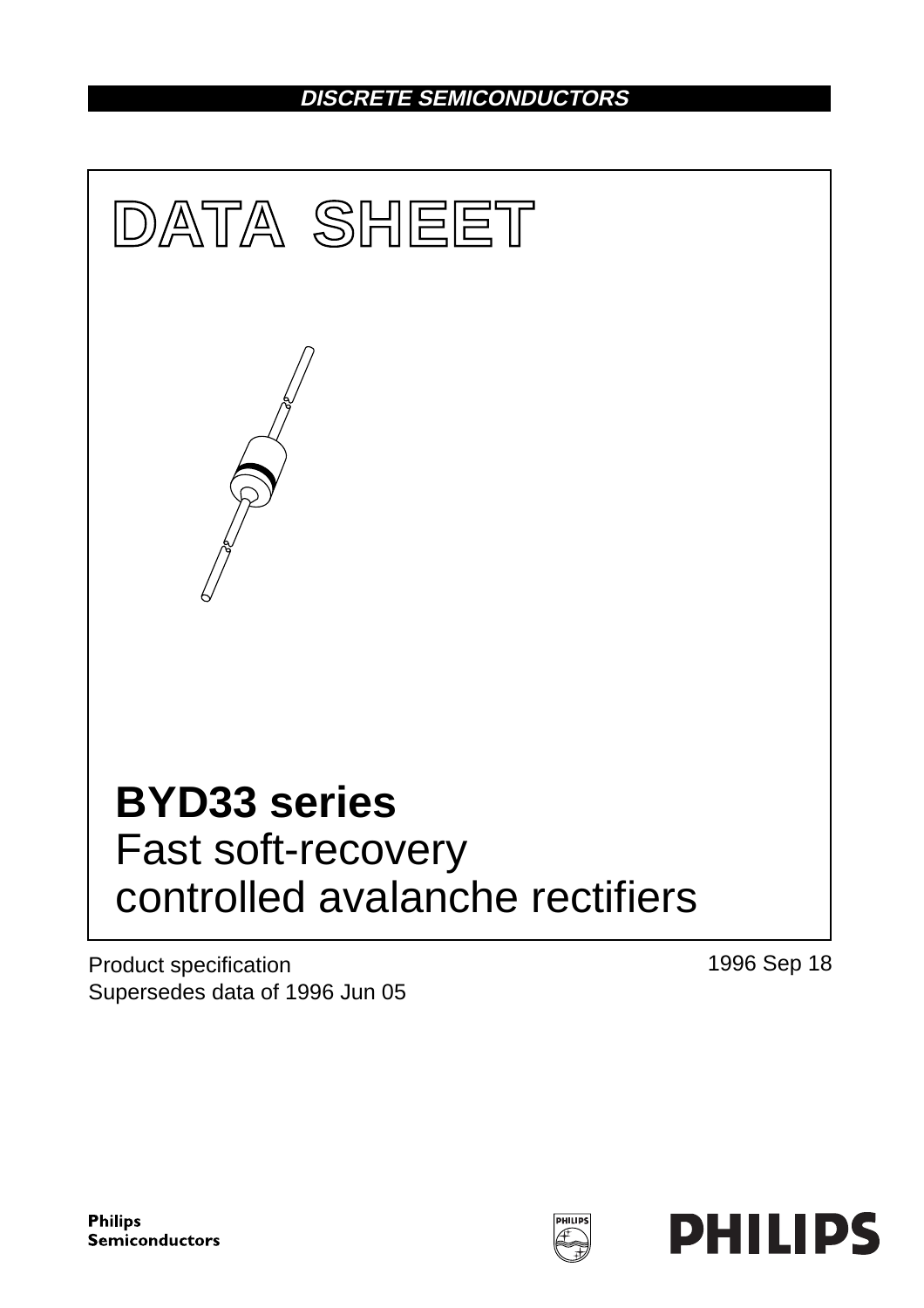## **Fast soft-recovery** rest son recovery<br> **controlled avalanche rectifiers BYD33** series

### **FEATURES**

- Glass passivated
- High maximum operating temperature
- Low leakage current
- Excellent stability
- Guaranteed avalanche energy absorption capability
- Available in ammo-pack.

### **DESCRIPTION**

Cavity free cylindrical glass package through Implotec<sup> $TM(1)$ </sup> technology. This package is hermetically sealed and fatigue free as coefficients of expansion of all used parts are matched.

(1) Implotec is a trademark of Philips.



### **LIMITING VALUES**

In accordance with the Absolute Maximum Rating System (IEC 134).

| <b>SYMBOL</b>    | <b>PARAMETER</b>                | <b>CONDITIONS</b>                                          | MIN. | MAX. | <b>UNIT</b> |
|------------------|---------------------------------|------------------------------------------------------------|------|------|-------------|
| $V_{RRM}$        | repetitive peak reverse voltage |                                                            |      |      |             |
|                  | BYD33D                          |                                                            |      | 200  | $\vee$      |
|                  | BYD33G                          |                                                            |      | 400  | V           |
|                  | BYD33J                          |                                                            |      | 600  | V           |
|                  | BYD33K                          |                                                            |      | 800  | $\vee$      |
|                  | BYD33M                          |                                                            |      | 1000 | V           |
|                  | BYD33U                          |                                                            |      | 1200 | V           |
|                  | BYD33V                          |                                                            |      | 1400 | V           |
| $V_R$            | continuous reverse voltage      |                                                            |      |      |             |
|                  | BYD33D                          |                                                            |      | 200  | $\vee$      |
|                  | BYD33G                          |                                                            |      | 400  | V           |
|                  | BYD33J                          |                                                            |      | 600  | V           |
|                  | BYD33K                          |                                                            |      | 800  | V           |
|                  | BYD33M                          |                                                            |      | 1000 | V           |
|                  | BYD33U                          |                                                            |      | 1200 | V           |
|                  | BYD33V                          |                                                            |      | 1400 | $\vee$      |
| $I_{F(AV)}$      | average forward current         | $T_{\text{to}}$ = 55 °C; lead length = 10 mm;              |      |      |             |
|                  | BYD33D to M                     | see Figs 2 and 3;                                          |      | 1.30 | Α           |
|                  | BYD33U and V                    | averaged over any 20 ms period;<br>see also Figs 10 and 11 |      | 1.26 | A           |
| $I_{F(AV)}$      | average forward current         | $T_{amb}$ = 65 °C; PCB mounting (see                       |      |      |             |
|                  | BYD33D to M                     | Fig. 19); see Figs 4 and 5;                                |      | 0.70 | A           |
|                  | BYD33U and V                    | averaged over any 20 ms period;<br>see also Figs 10 and 11 |      | 0.67 | A           |
| $I_{\text{FRM}}$ | repetitive peak forward current | $T_{\text{to}}$ = 55 °C; see Figs 6 and 7                  |      |      |             |
|                  | BYD33D to M                     |                                                            |      | 12   | Α           |
|                  | BYD33U and V                    |                                                            |      | 11   | A           |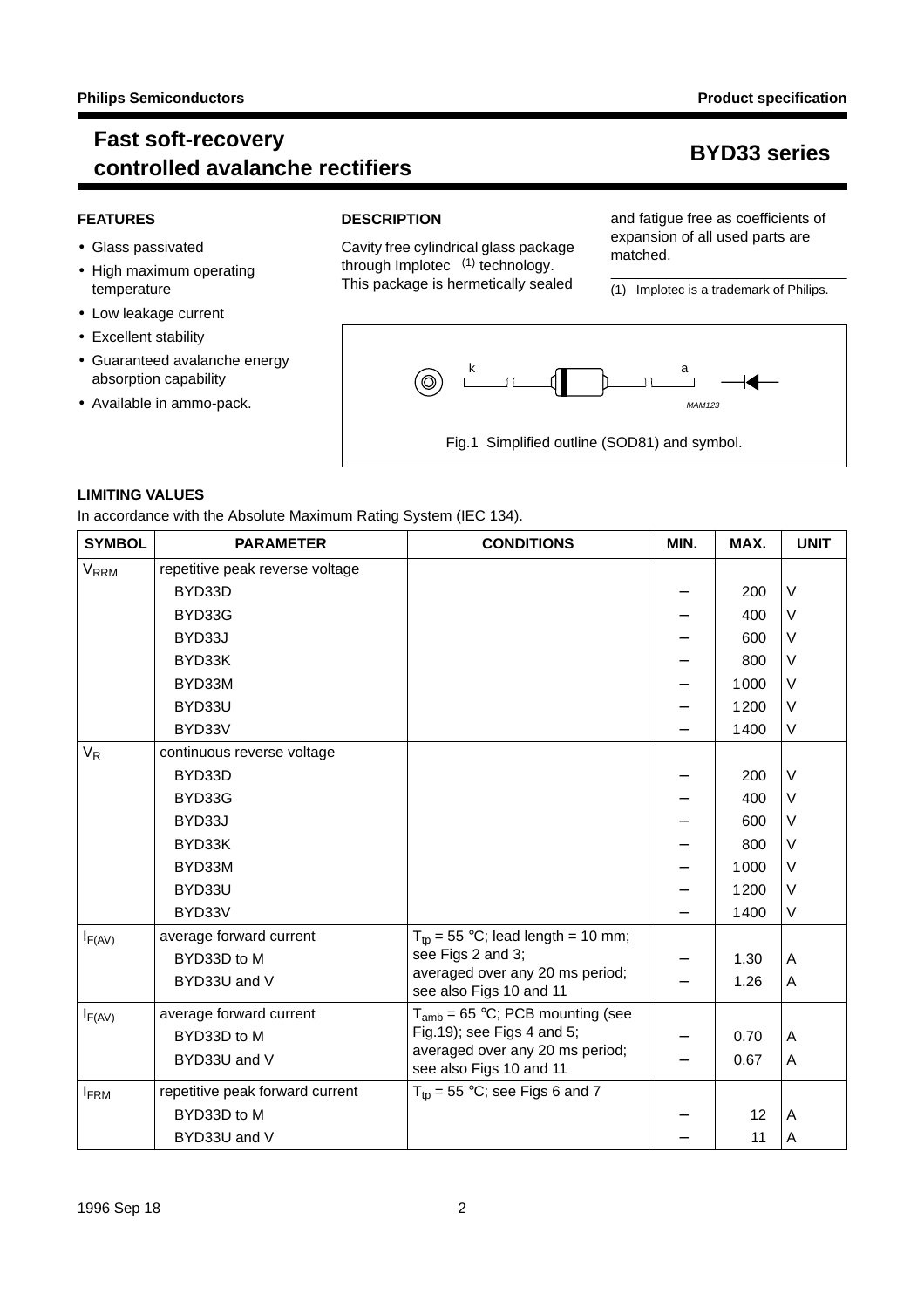# Fast soft-recovery rast soft-recovery<br>controlled avalanche rectifiers BYD33 series

| <b>SYMBOL</b>    | <b>PARAMETER</b>                                | <b>CONDITIONS</b>                                                                    | MIN.  | MAX.   | <b>UNIT</b> |
|------------------|-------------------------------------------------|--------------------------------------------------------------------------------------|-------|--------|-------------|
| <b>FRM</b>       | repetitive peak forward current                 | $T_{amb}$ = 65 °C; see Figs 8 and 9                                                  |       |        |             |
|                  | BYD33D to M                                     |                                                                                      |       | 7      | A           |
|                  | BYD33U and V                                    |                                                                                      |       | 6      | A           |
| <b>IFSM</b>      | non-repetitive peak forward current             | $t = 10$ ms half sine wave;                                                          |       | 20     | A           |
|                  |                                                 | $T_i = T_i_{max}$ prior to surge;<br>$V_R = V_{RRMmax}$                              |       |        |             |
| E <sub>RSM</sub> | non-repetitive peak reverse<br>avalanche energy | L = 120 mH; $T_i = T_{i \text{ max}}$ prior to<br>surge; inductive load switched off |       |        |             |
|                  | BYD33D to J                                     |                                                                                      |       | 10     | mJ          |
|                  | BYD33K to V                                     |                                                                                      |       | 7      | mJ          |
| $T_{\text{stg}}$ | storage temperature                             |                                                                                      | $-65$ | $+175$ | $^{\circ}C$ |
| T,               | junction temperature                            | see Figs 12 and 13                                                                   | $-65$ | $+175$ | $^{\circ}C$ |

### **ELECTRICAL CHARACTERISTICS**

 $T_j = 25$  °C unless otherwise specified.

| <b>SYMBOL</b> | <b>PARAMETER</b>                       | <b>CONDITIONS</b>                                      | MIN. | TYP. | MAX. | <b>UNIT</b> |
|---------------|----------------------------------------|--------------------------------------------------------|------|------|------|-------------|
| $V_F$         | forward voltage                        | $I_F = 1$ A; $T_i = T_{i max}$ ;<br>see Figs 14 and 15 |      |      | 1.1  | V           |
|               |                                        | $I_F = 1$ A;<br>see Figs 14 and 15                     |      |      | 1.3  | $\vee$      |
| $V_{(BR)R}$   | reverse avalanche breakdown<br>voltage | $I_R = 0.1$ mA                                         |      |      |      |             |
|               | BYD33D                                 |                                                        | 300  |      |      | $\vee$      |
|               | BYD33G                                 |                                                        | 500  |      |      | $\vee$      |
|               | BYD33J                                 |                                                        | 700  |      |      | V           |
|               | BYD33K                                 |                                                        | 900  |      |      | V           |
|               | BYD33M                                 |                                                        | 1100 |      |      | V           |
|               | BYD33U                                 |                                                        | 1300 |      |      | V           |
|               | BYD33V                                 |                                                        | 1500 |      |      | V           |
| $I_R$         | reverse current                        | $V_R = V_{RRMmax}$<br>see Fig.16                       |      |      | 1    | μA          |
|               |                                        | $V_R = V_{RRMmax}$<br>$T_i = 165 °C$ ; see Fig.16      |      |      | 100  | μA          |
| $t_{rr}$      | reverse recovery time                  | when switched from                                     |      |      |      |             |
|               | BYD33D to J                            | $I_F = 0.5$ A to $I_R = 1$ A;                          |      |      | 250  | ns          |
|               | BYD33K and M                           | measured at $I_R = 0.25 A$<br>see Fig.21               |      |      | 300  | ns          |
|               | BYD33U and V                           |                                                        |      |      | 500  | ns          |
| $C_d$         | diode capacitance                      | $f = 1$ MHz; $V_R = 0$ V;<br>see Figs 17 and 18        |      | 20   |      | pF          |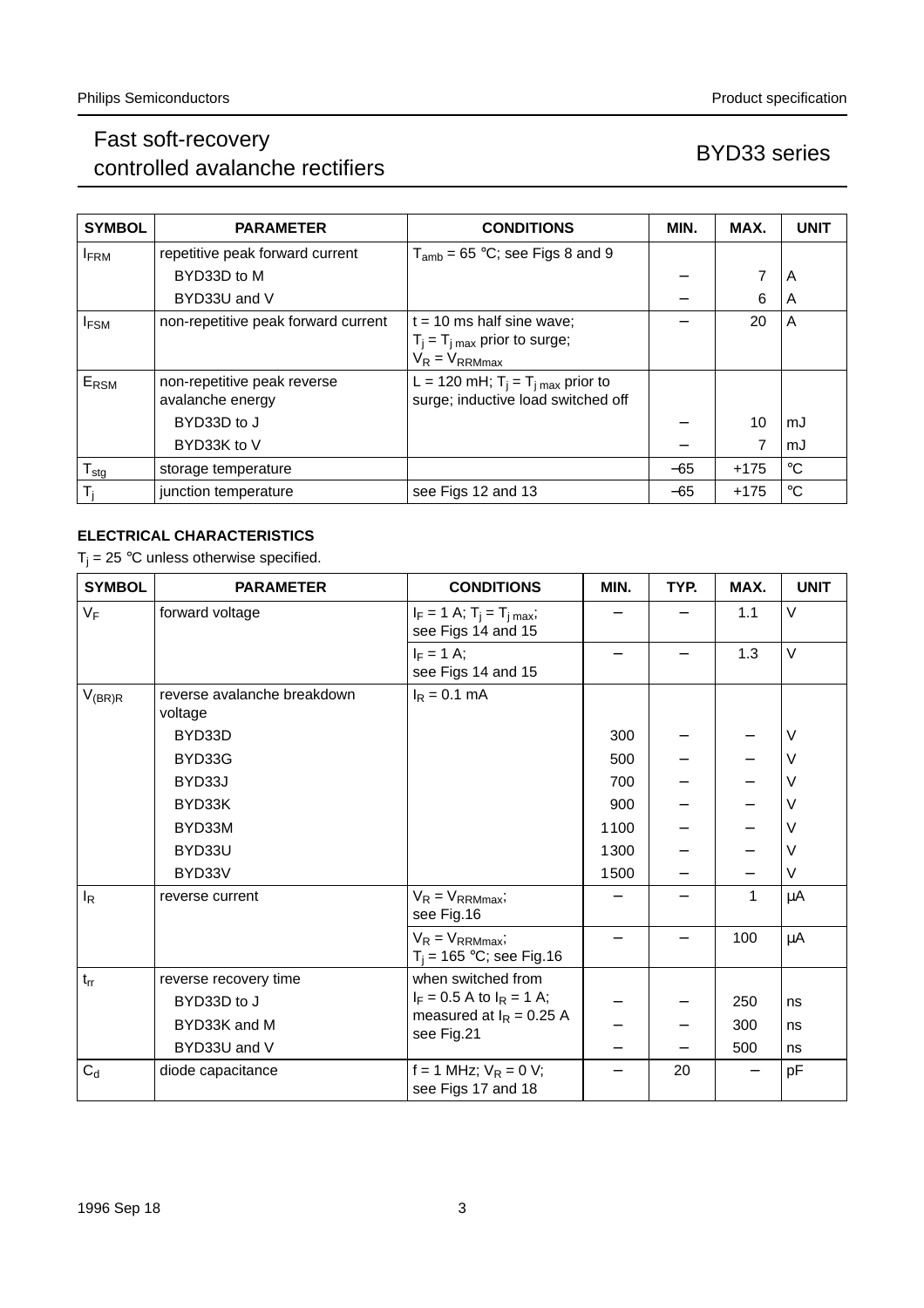# Fast soft-recovery rast soft-recovery<br>controlled avalanche rectifiers by the series BYD33 series

| <b>SYMBOL</b>                  | <b>PARAMETER</b>                                                           | <b>CONDITIONS</b>                                                                                    | MIN. | TYP. | MAX.   | <b>UNIT</b>            |
|--------------------------------|----------------------------------------------------------------------------|------------------------------------------------------------------------------------------------------|------|------|--------|------------------------|
| $\left \frac{dI_R}{dt}\right $ | maximum slope of reverse recovery<br>current<br>BYD33D to J<br>BYD33K to V | when switched from<br>$I_F = 1$ A to $V_R \geq 30$ V<br>and $dI_F/dt = -1$ A/ $\mu$ s;<br>see Fig.20 | –    |      | 6<br>5 | $A/\mu s$<br>$A/\mu s$ |

### **THERMAL CHARACTERISTICS**

| SYMBOL         | <b>PARAMETER</b>                                | <b>CONDITIONS</b>     | <b>VALUE</b> | <b>UNIT</b> |
|----------------|-------------------------------------------------|-----------------------|--------------|-------------|
| $R_{th\ j-tp}$ | I thermal resistance from junction to tie-point | $lead length = 10$ mm | 60           | K/W         |
| $R_{th\,j-a}$  | thermal resistance from junction to ambient     | note 1                | 120          | K/W         |

**Note**

1. Device mounted on an epoxy-glass printed-circuit board, 1.5 mm thick; thickness of Cu-layer ≥40 µm, see Fig.19. For more information please refer to the "General Part of associated Handbook".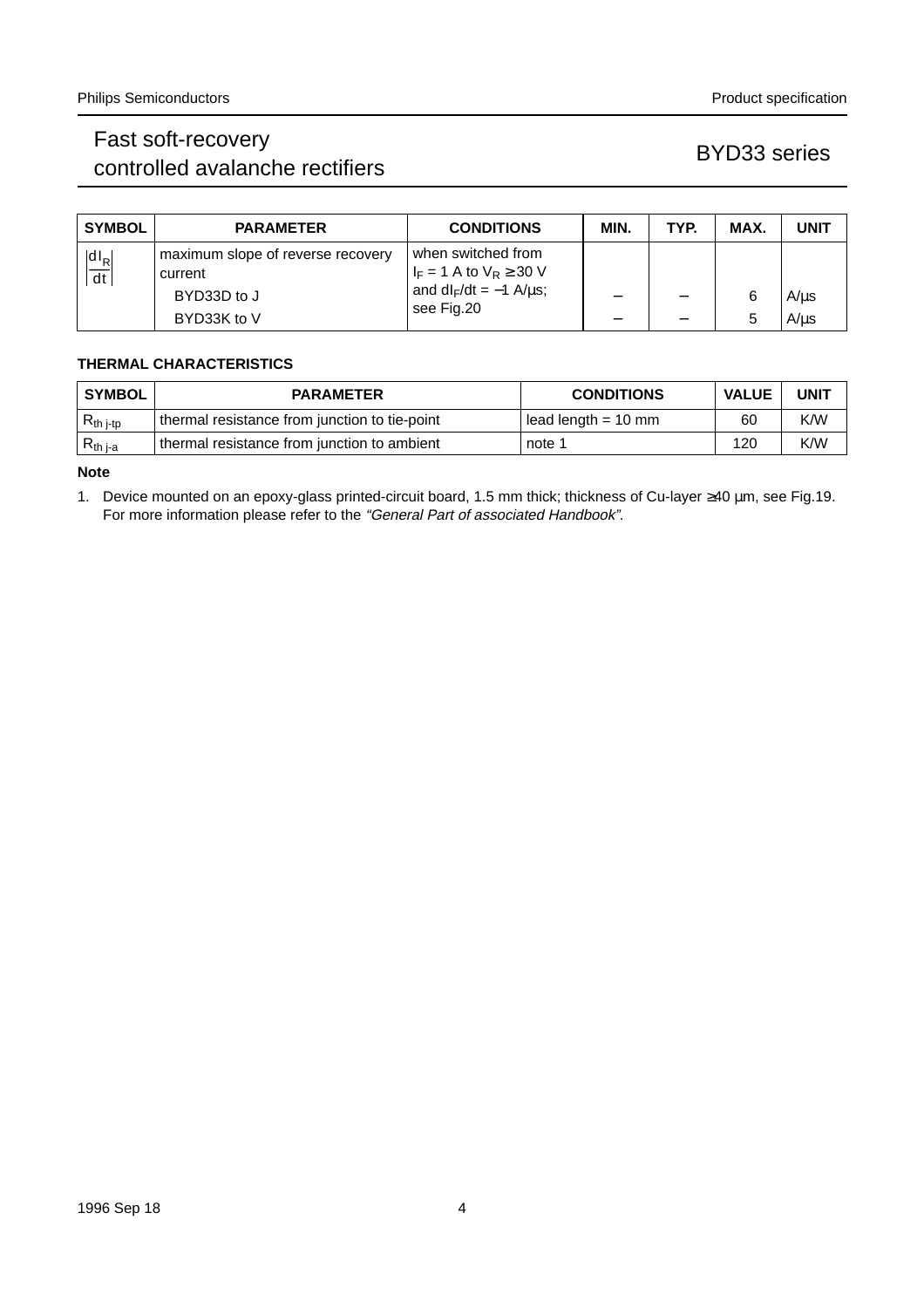## Fast soft-recovery controlled avalanche rectifiers and the controlled avalanche rectifiers and the series of the BYD33 series

### **GRAPHICAL DATA**







current as a function of tie-point temperature (including losses due to reverse leakage).



Fig.5 Maximum permissible average forward current as a function of ambient temperature (including losses due to reverse leakage).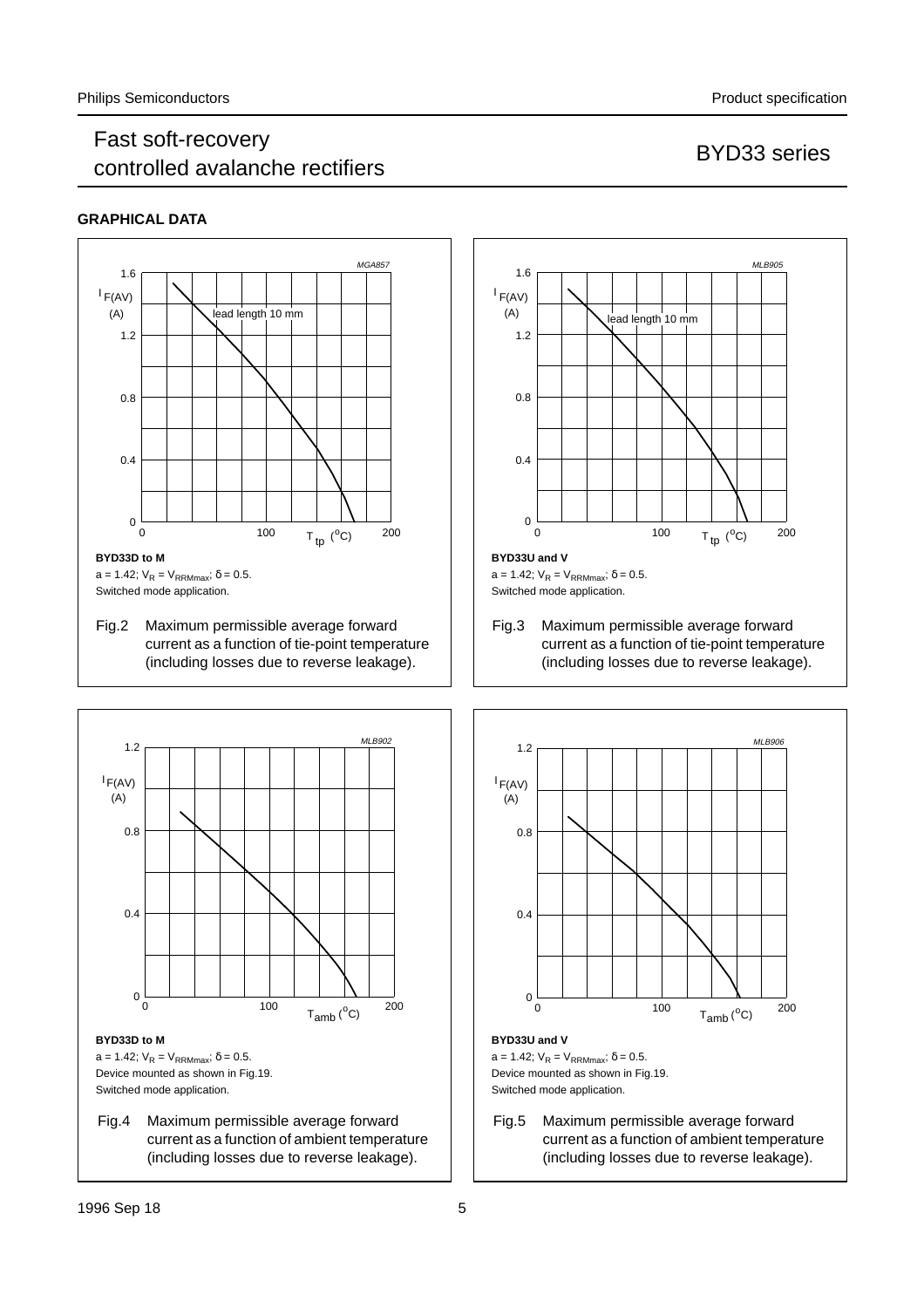# Fast soft-recovery controlled avalanche rectifiers and the controlled avalanche rectifiers by the series and BYD33 series



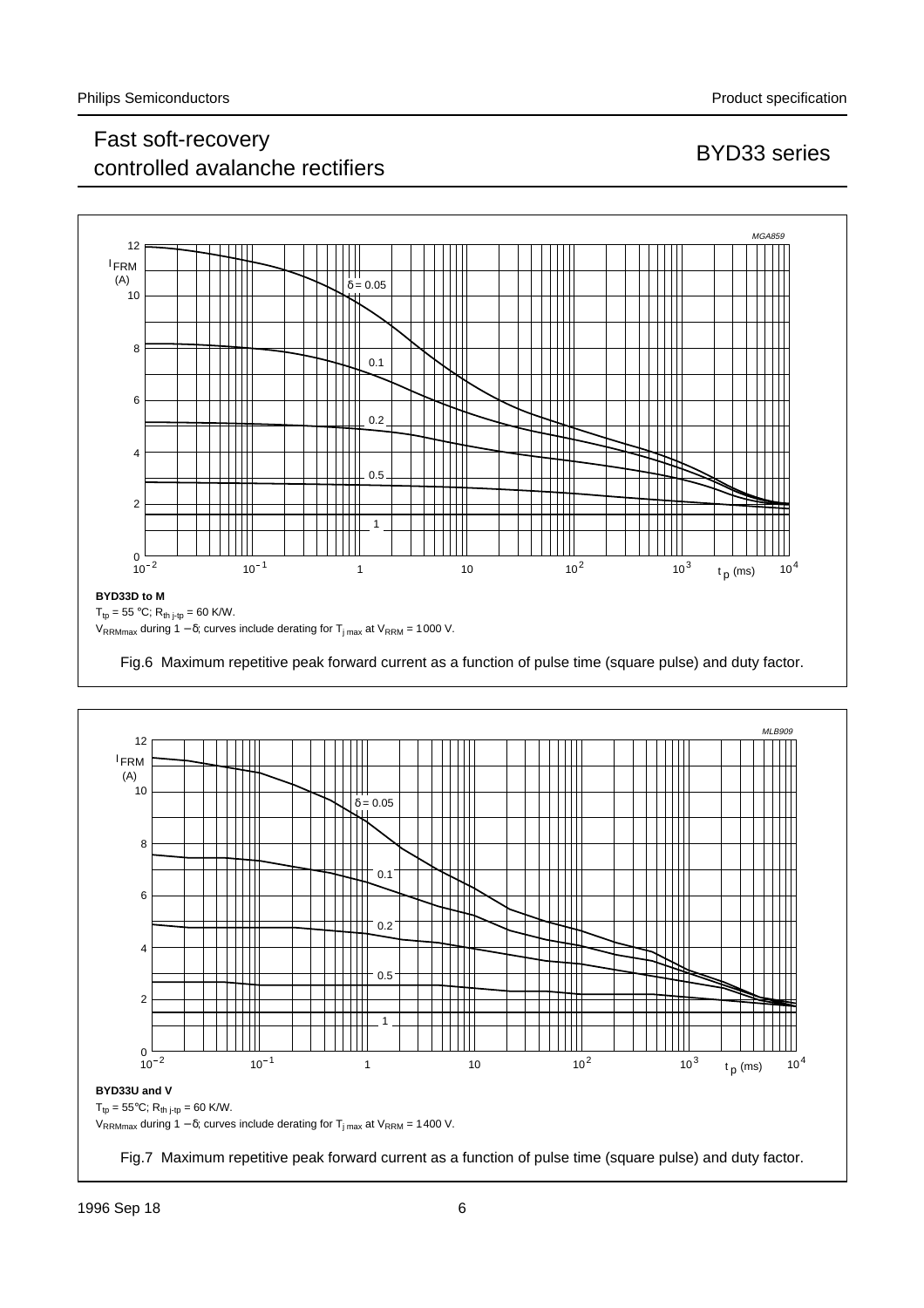# Fast soft-recovery r ast son recovery<br>controlled avalanche rectifiers and the series BYD33 series





Fig.9 Maximum repetitive peak forward current as a function of pulse time (square pulse) and duty factor.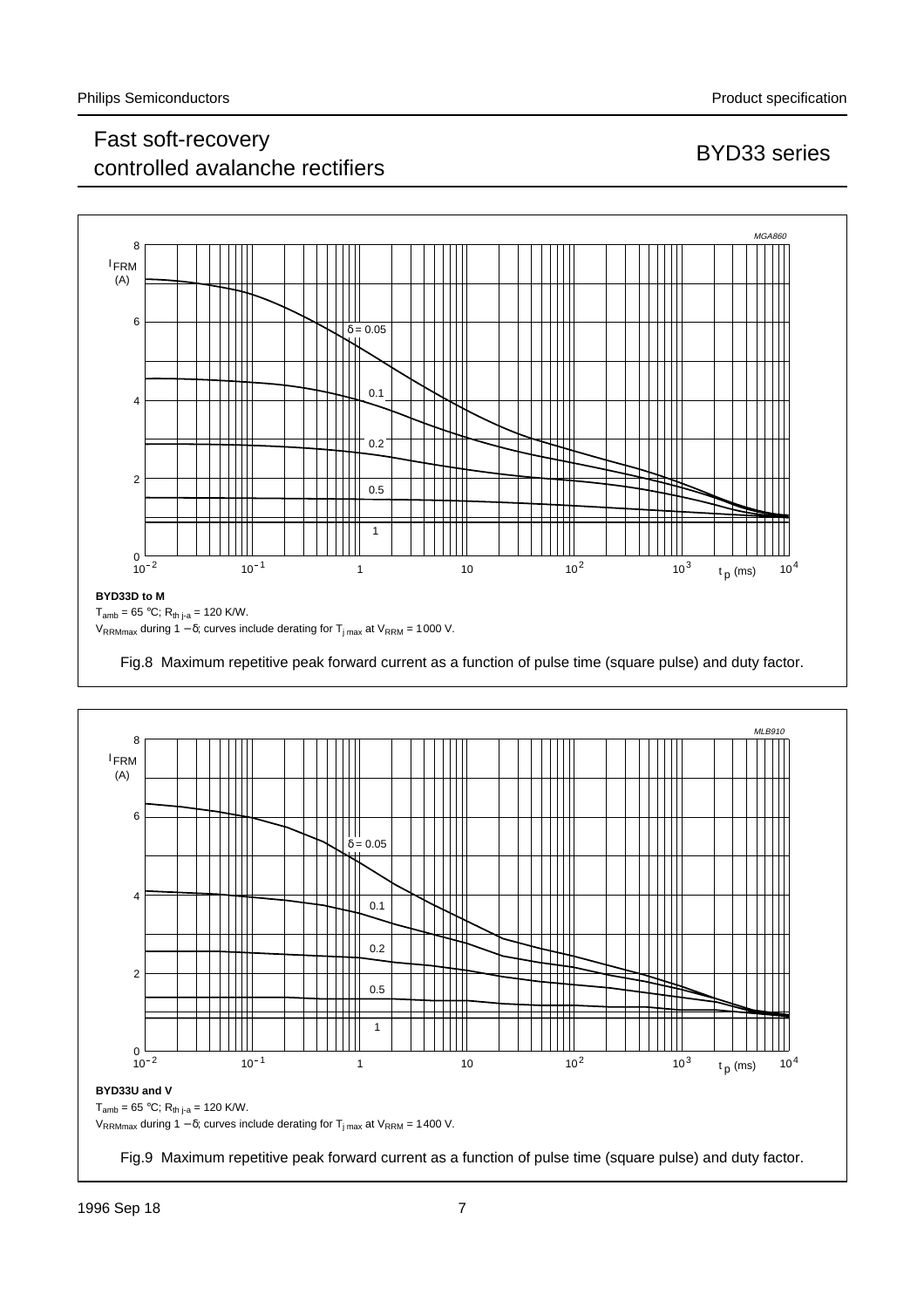# Fast soft-recovery r ast son recovery<br>controlled avalanche rectifiers and the series BYD33 series



### **BYD33D to M**

 $a=I_{F(RMS)}/I_{F(AV)}$ ;  $V_R = V_{RRMmax}$ ;  $\delta = 0.5$ .

Fig.10 Maximum steady state power dissipation (forward plus leakage current losses, excluding switching losses) as a function of average forward current.





### **BYD33U and V**

 $a=I_{F(RMS)}/I_{F(AV)}$ ;  $V_R = V_{RRMmax}$ ;  $\delta = 0.5$ .

Fig.11 Maximum steady state power dissipation (forward plus leakage current losses, excluding switching losses) as a function of average forward current.



as a function of reverse voltage.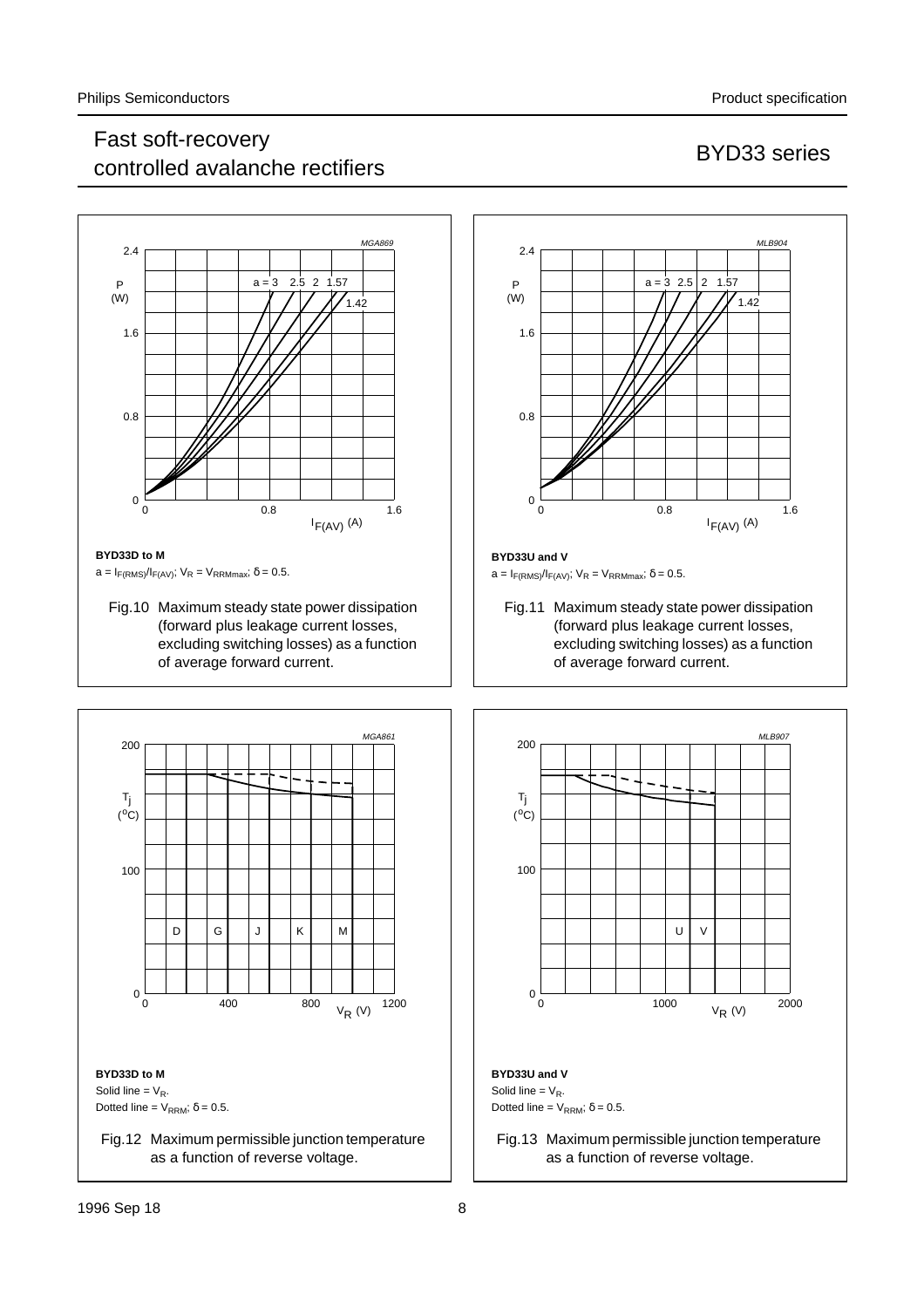## Fast soft-recovery r ast son recovery<br>controlled avalanche rectifiers and the series BYD33 series

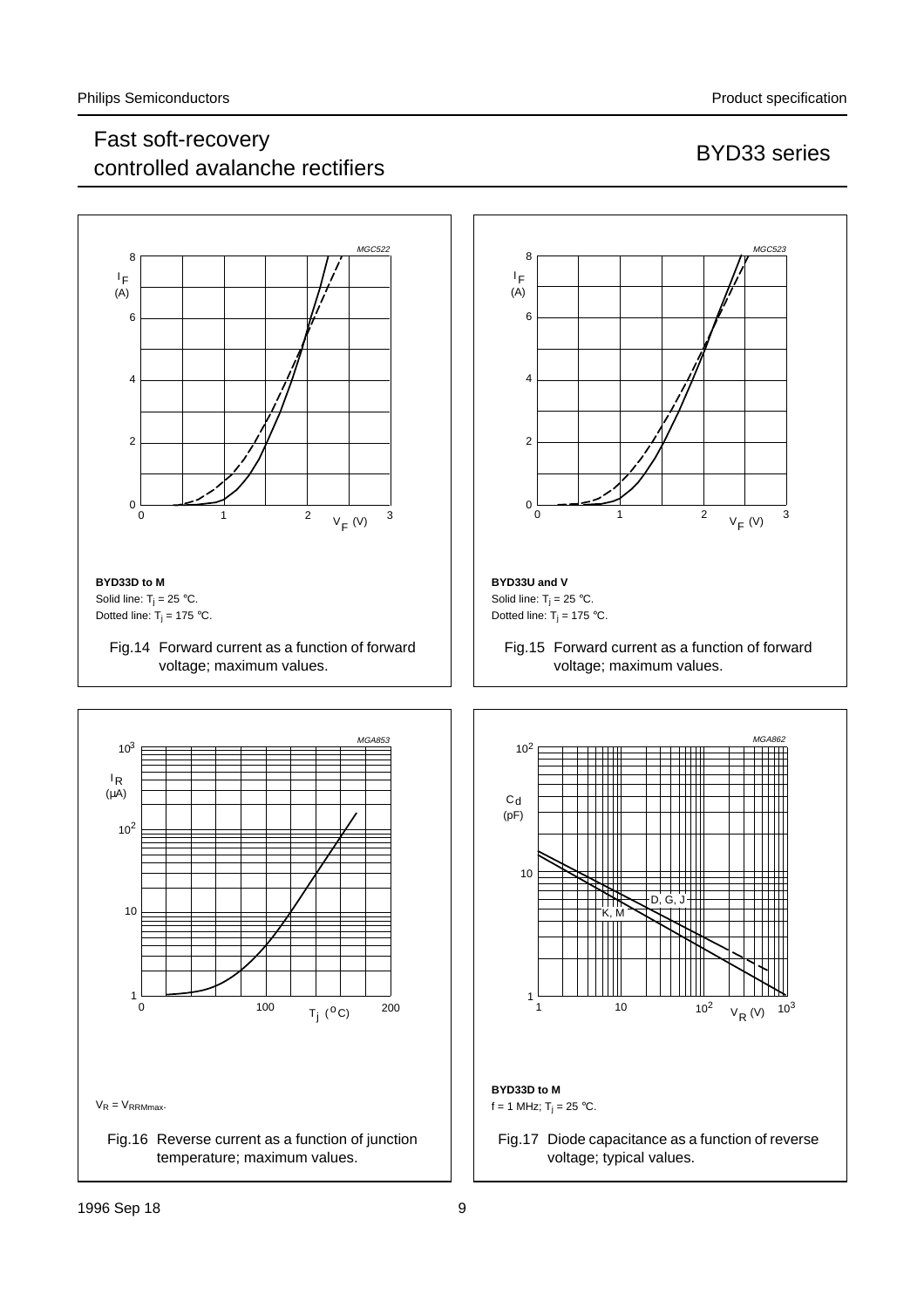# Fast soft-recovery rast soft-recovery<br>controlled avalanche rectifiers by the series BYD33 series





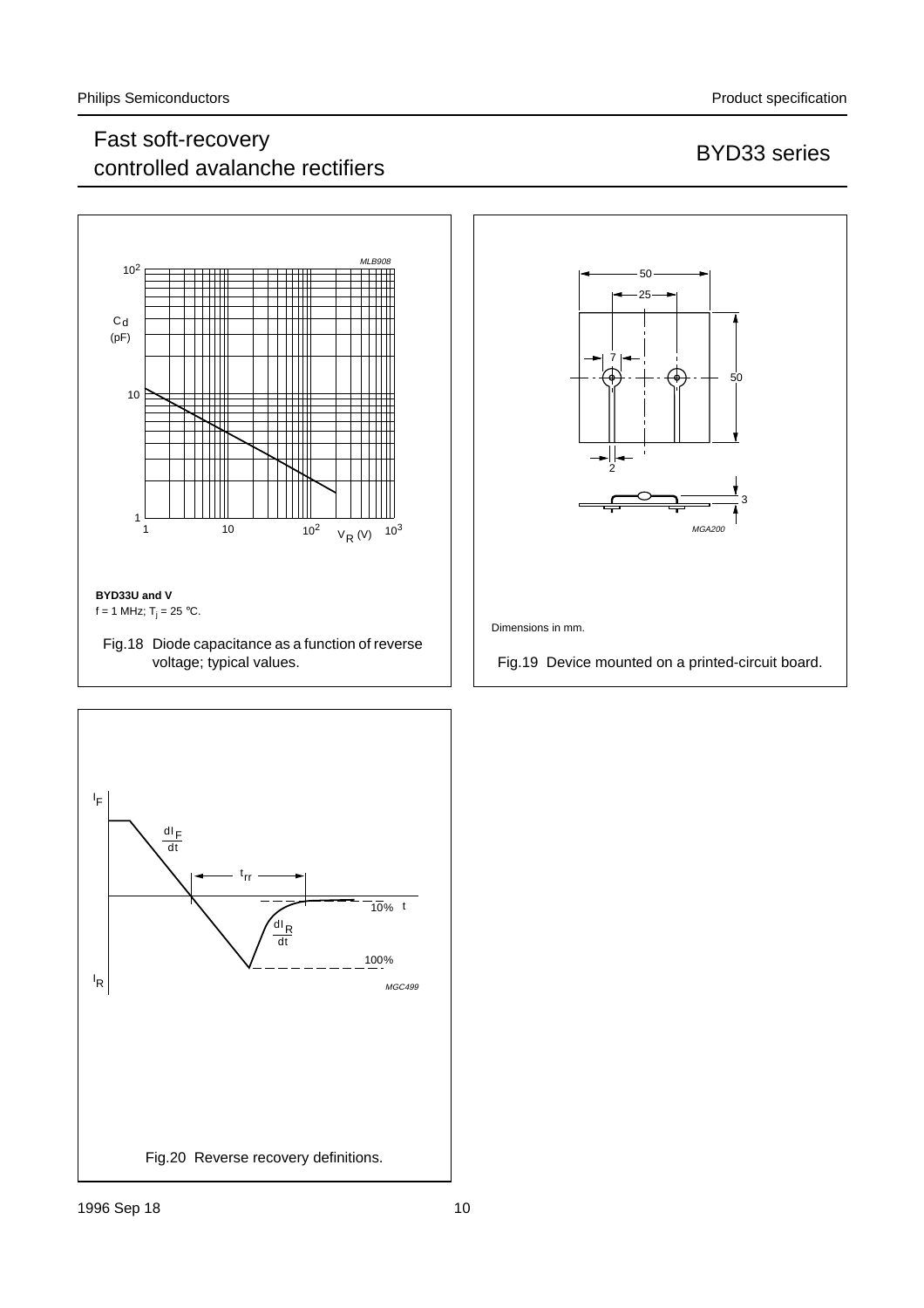# Fast soft-recovery rast soft-recovery<br>controlled avalanche rectifiers BYD33 series